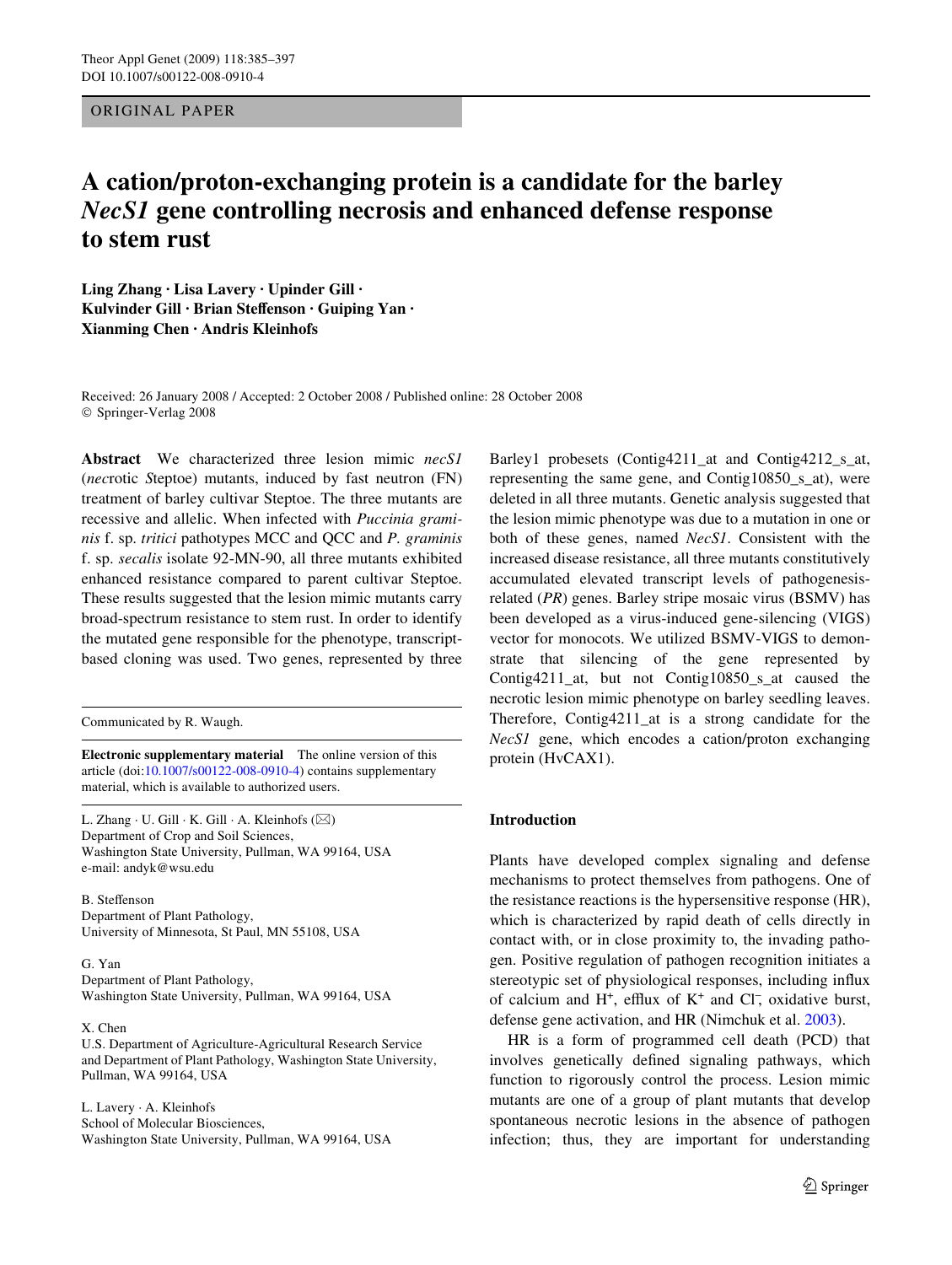disease resistance pathways and HR in plants (Lorrain et al. [2003](#page-12-1)). A large number of dominant and recessive mutants have been identified in maize (Johal et al. [1995](#page-11-0)) and *Arabidopsis* (Lorrain et al. [2003\)](#page-12-1). Lesion mimic mutants, characterized at the gene level, include *lls1* (lethal leaf spots) in maize (Gray et al. [1997](#page-11-1)), which encodes a non-heme ironbinding protein; *hlm1* (HR-like lesion mimic) in *Arabidopsis*, which encodes the cyclic nucleotide-gated ion channel CNGC4 (Balague et al. [2003\)](#page-11-2) and *nec1* in barley, which also encodes the homologue of the *Arabidopsis HLM1* gene (Rostoks et al. [2006](#page-12-2)). The phenotypes of two other *Arabidopsis* lesion-mimic mutants *dnd1* and *cpn1*, both of which exhibit increased disease resistance to pathogens, were shown to be caused by mutations in genes that encode calcium-related proteins: CNGC2, a cation channel that can conduct calcium and copine, a calcium-dependent, phospholipid-binding protein (Clough et al. [2000;](#page-11-3) Jambunathan et al. [2001\)](#page-11-4).

These studies implicated ion fluxes and calcium in cell death signaling. Calcium is an important secondary messenger involved in plant disease resistance responses.  $Ca^{2+}$ acts as a signaling molecule, communicating primary recognition events to multiple downstream responses such as phytoalexin production, induction of defense genes, and HR. Transient increases in cytosolic free calcium  $(Ca^{2+})$ concentrations are essential for the conversion of signals, such as red light, touch, cold shock, and pathogen infection into adapted biological responses (Bowler et al. [1994](#page-11-5); Knight et al. [1991,](#page-12-3) [1996](#page-12-4); Pooviah and Reddy [1993](#page-12-5); Sanders et al. [1999](#page-12-6)). During these biological responses,  $Ca^{2+}$  may be mobilized from the plant vacuole, endoplasmic reticulum or mitochondria, the predominant storage compartments for  $Ca^{2+}$ , to act as an intracellular signaling ion. Vacuolar  $Ca^{2+}/H^+$  exchange has been observed in various plant species (Evans and Williams [1998](#page-11-6); Maeshima [2001](#page-12-7)). The first plant Ca<sup>2+</sup>/H<sup>+</sup> antiporter to be cloned, *Arabidopsis CATION EXCHANGER1* (*CAX1*), was identified in a yeast suppression screen through its ability to suppress the  $Ca^{2+}$ hypersensitivity of a yeast vacuolar  $Ca^{2+}$ -transport mutant (Hirschi et al. [1996\)](#page-11-7). The *Arabidopsis cax1* mutant exhibited altered plant development, perturbed hormonal responses, and ion homeostasis (Cheng et al. [2003](#page-11-8)).

*Rpg1* is a stem rust resistance gene in barley (*Hordeum vulgare* L.) that confers resistance to many, but not all pathotypes of the wheat stem rust pathogen, *Puccinia graminis* f. sp. *tritici* (*Pgt*) (Brueggeman et al. [2002](#page-11-9)). However, this gene is not effective against isolates of the rye stem rust pathogen, *P. graminis* f. sp. *secalis* (*Pgs*), which attacks both rye and barley. The cultivar (cv.) Steptoe is susceptible to all tested pathotypes of wheat and rye stem rust. Several lesion mimic mutants in a Steptoe background have been characterized (Rostoks et al. [2003](#page-12-8)). Among these, FN044, FN211, and FN303 showed increased resistance to stem rust compared to the wild type susceptible cv. Steptoe. Therefore, we named these 3 *nec*rotic *S*teptoe mutants, *necS1-1* (FN044), *necS1-2* (FN211), and *necS1-3* (FN303), respectively. Here, we report that these *necS1* mutants are resistant to *Pgt* pathotypes MCC and QCC and also *Pgs* isolate 92-MN-90, but not to stripe rust (*Puccinia striiformis* f. sp. *hordei*), suggesting broad-spectrum stem rust resistance in an *Rpg1*-independent manner. Transcript-based cloning identified two candidate genes for *NecS1*, and a barley stripe mosaic virus (BSMV) virus-induced gene silencing (VIGS) experiment suggested that Contig4211\_at is a candidate for the *NecS1* gene. The cloning of the candidate *NecS1* gene demonstrated that it encodes a cation/proton exchanging protein (HvCAX1) that may be involved in HR signaling.

#### <span id="page-1-0"></span>**Materials and methods**

#### Disease phenotyping

Seed of the *necS1-1*, *necS1-2*, and *necS1-3* mutants, wild type cv. Steptoe, and stem rust resistant (Chevron and Q/SM20) and susceptible (Hiproly) controls were planted in plastic cones filled with a 50:50 mixture of soil and Metro Mix 200 (Vermiculite, peat moss, Perlite, and sand) and fertilized with Osmocote 14-14-14 (Scott's Company, Marysville, OH: 1.4 g per cone) and Peters Dark Weather 15-0-15 formulation (Scott's Company, Marysville, OH: 150 g per gallon at 1/16 dilution). Chevron is the original source of the *Rpg1* gene and is resistant to many pathotypes of *Pgt*, but not *Pgs*. Q/SM20 is a line derived from the Q21861/SM8901 population. It carries the gene *rpg4* which confers resistance to *Pgt* pathotype QCC (among other *Pgt* pathotypes) and *Rpg5* (formerly *RpgQ*) which confers resistance to isolates of *Pgs* (Sun and Steffenson [2005](#page-12-9)). Plants were grown in a growth chamber (20–22°C with 14 h photoperiod provided by 160 W VHO fluorescent and 60 W incandescent lamps) and inoculated with rust when the first leaves were fully expanded, 7 days after planting. A concentration of 5.4 mg of urediniospores per ml of oil (Soltrol 170, Phillips Petroleum, Bartlesville, OK) was applied at a rate of approximately 0.025 mg per plant with an atomizer pressured at 25–30 KPa (Kilo Pascals). The protocols for the infection period were as described by Sun and Steffenson  $(2005)$  $(2005)$ . After the infection period, plants were returned to controlled environment growth chambers. The incubation temperature was 19–21°C for *Pgt* pathotype QCC and *Pgs* isolate 92-MN-90. For *Pgt* pathotype MCC, the temperature was set to 22–25°C because this environment is more conducive for the separation of genotypes with and without the *Rpg1* gene.

Twelve to 14 days after inoculation, the infection types (ITs) on each accession were assessed using a 0–4 scale.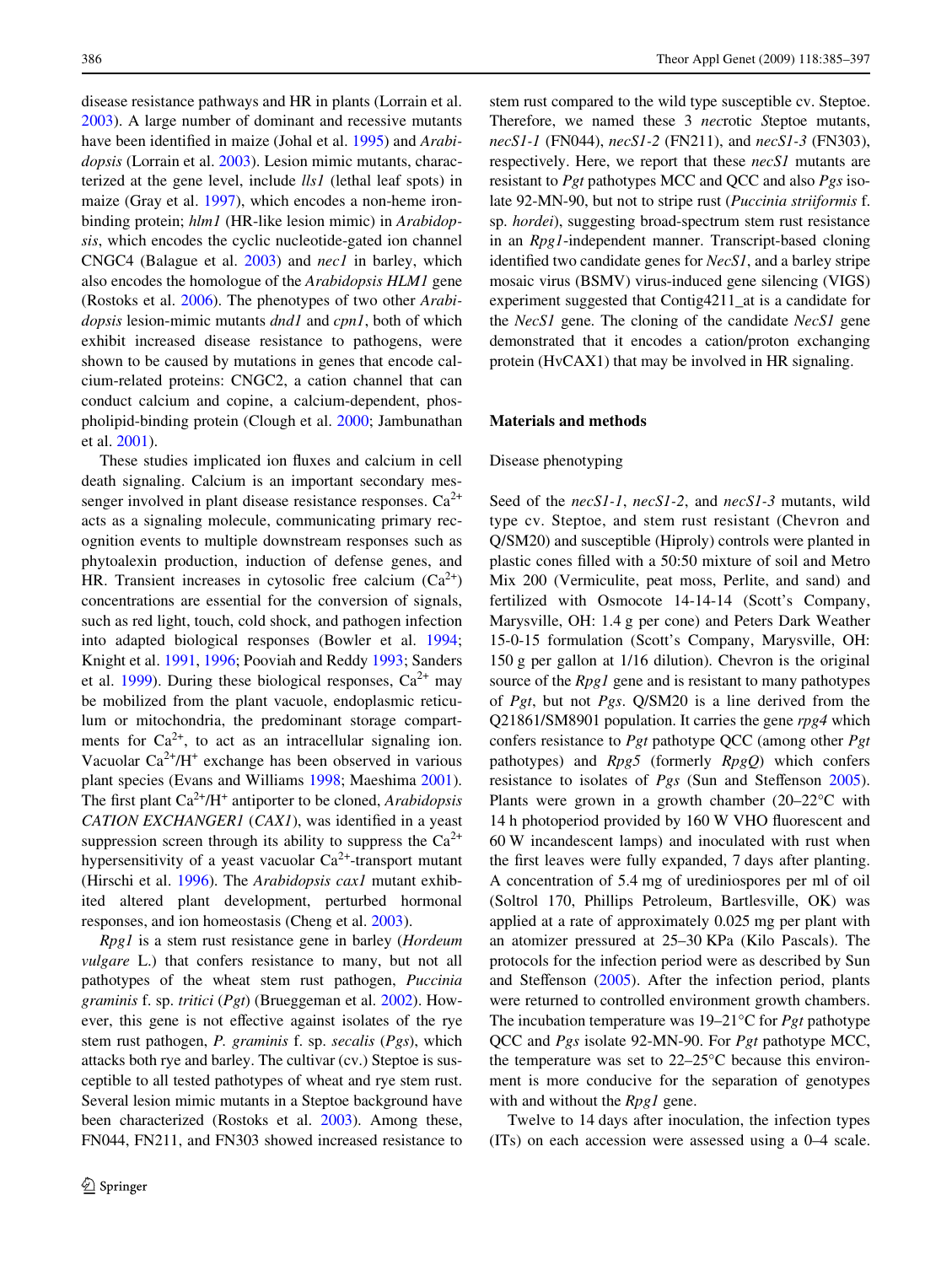The IT scale used for barley is a modification of the one developed for wheat by Stakman et al. [\(1962](#page-12-10)) and is based primarily on uredinia size as described by Miller and Lambert ([1955](#page-12-11)). Mesothetic reactions (i.e. those that include more than one IT on a single leaf) are common on barley infected with *Pgt* and *Pgs*. Thus, all of the ITs observed in each host accession-rust culture combination were recorded in order of their prevalence on the leaf. The symbols + and - denote more and less sporulation of uredinia, respectively, as compared to the original scale description. Thus, a 23-1 reaction denotes that IT 2 was most common, followed by IT 3 (with slightly less sporulation than described in the scale), and finally IT 1 in lowest frequency.

#### Plant materials and RNA isolation

The three necrotic mutants and cv. Steptoe were grown in a growth chamber maintained at 21°C (16-h light) and 16°C (8-h dark). The primary leaves from ten 10-day-old seedlings were pooled, frozen in liquid nitrogen, and stored at  $-80^{\circ}$ C until needed for RNA isolation. Total RNA was isolated using the hot (60°C) phenol/guanidinium thiocyanate method. Trizol-like reagent is made from 38% saturated phenol, pH 4.3 (Fisher Scientific, Pittsburg, PA), 1 M guanidine thiocyanate (Fisher Scientific),  $0.1 M$  sodium acetate, pH  $5.0$  and  $5\%$  glycerol (Fisher Scientific). RNA was purified further using the RNeasy Midi kit (Qiagen, Valencia, CA). Three independent biological replicates were performed for each genotype.

#### Microarray analysis

Target synthesis and GeneChip hybridization, washing, staining, and scanning were performed at the Molecular Biology Core at Washington State University. Microarray output was examined visually for excessive background noise and physical anomalies. The default MAS (Microarray Suite 5.0) statistical values were used for all analyses. All probe sets on each array were scaled to a mean target signal intensity of 125, with the signal correlating to the amount of transcript in the sample. An absolute analysis using MAS was performed to assess the relative abundance of the 22,792 represented transcripts based on signal and detection (present, absent, or marginal). The resulting data from the absolute analysis were exported into Microsoft EXCEL and then imported into GeneSifter software (Gene-Sifter.net, Seattle, WA). Transcripts expressed differentially at a statistically significant level were determined using the Welch *t* test with variances not assumed equal, a *P* value cutoff of 0.05 and Benjamini and Hochberg False discovery rate under 5%. Gene expression changes were considered to be significant if the change was greater than twofold.

#### Allelism tests

Crosses were made among the *necS1-1*, *necS1-2*, and *necS1-3* mutants in the field at Spillman farm in Pullman, WA during the summer of 2005. Ten  $F_1$  seeds from each cross were planted in the greenhouse where the necrosis phenotype was noted at both seedling and adult plant stages. Twenty-five  $F_2$  seeds from each cross were planted in the greenhouse and the phenotype noted at the seedling stage.

Southern analysis and genetic mapping

Plant genomic DNA was extracted as previously described (Kleinhofs et al. [1993\)](#page-11-10). DNA probes were labeled with [ $\alpha$ -<sup>32</sup>P] dCTP (New England Nuclear, Boston, MA) using the ALL-IN-ONE random prime kit (SIGMA, St Louis, MO) and hybridized to barley genomic DNA blots. DNA was digested with restriction enzymes following the manufacturer's recommendations and transferred to nylon membranes (New England Nuclear) by the alkalinetransfer procedure. Hybridizations were at 65°C and a final wash at  $65^{\circ}$ C with 0.5X SSC, 1% SDS. The Steptoe/ Morex "mini-mapper" population, consisting of 35 selected doubled-haploid lines (DHL), was used for placement of markers to the barley Bin map (Kleinhofs and Graner [2002;](#page-11-11) Kleinhofs et al. [1993](#page-11-10)). The Contig4211\_at and Contig4212\_s\_at probes for Southern analysis and genetic mapping were RT-PCR products from Steptoe cDNA using primer sets 4211F/4211R and 4212F/4212R (Table [2](#page-5-0)).

The gene Contig10850 s at was non-polymorphic with RFLP markers; therefore, primer sets 10850F2 (5′ -GA AGGTGGCAAACAACAATACC-3′ ) and 10850R2 (5′ -G TCACATTGTTCCACTCACTTG-3′ ) were designed to amplify Steptoe and Morex genomic DNA. PCR reactions of 50 µl contained 100 ng of genomic DNA, 0.2mMdNTP mix, 25 pmol of each primer, 2.5 µl of REDTaq DNA polymerase (Sigma), and  $5 \mu$ l of 10xRedTaq reaction buffer. Amplification was performed in a PTC-100 programmable thermal controller (MJ Research, Cambridge, MA, USA) at 95°C for 4 min, followed by 35 cycles of 95°C for 1 min, 60°C for 1 min, and 72°C for 1 min; this was followed by 7 min at  $72^{\circ}$ C. Amplification products were sequenced with the BigDye terminator system on ABI Prizm 377 DNA sequencer (Applied Biosystems, Foster City, CA) at the Bioanalytical Center, Washington State University, Pullman. Nine single nucleotide polymorphic sites identified between Morex and Steptoe were separated in a 5% denaturing polyacrylamide gel as described (Yan et al. [2003\)](#page-12-12).

A *nec1j* (Morex FN338) x *necS1-3* (Steptoe) population consisting of  $180 \text{ F}_2$  plants was used to map the *necS1* phenotype and demonstrate cosegregation with molecular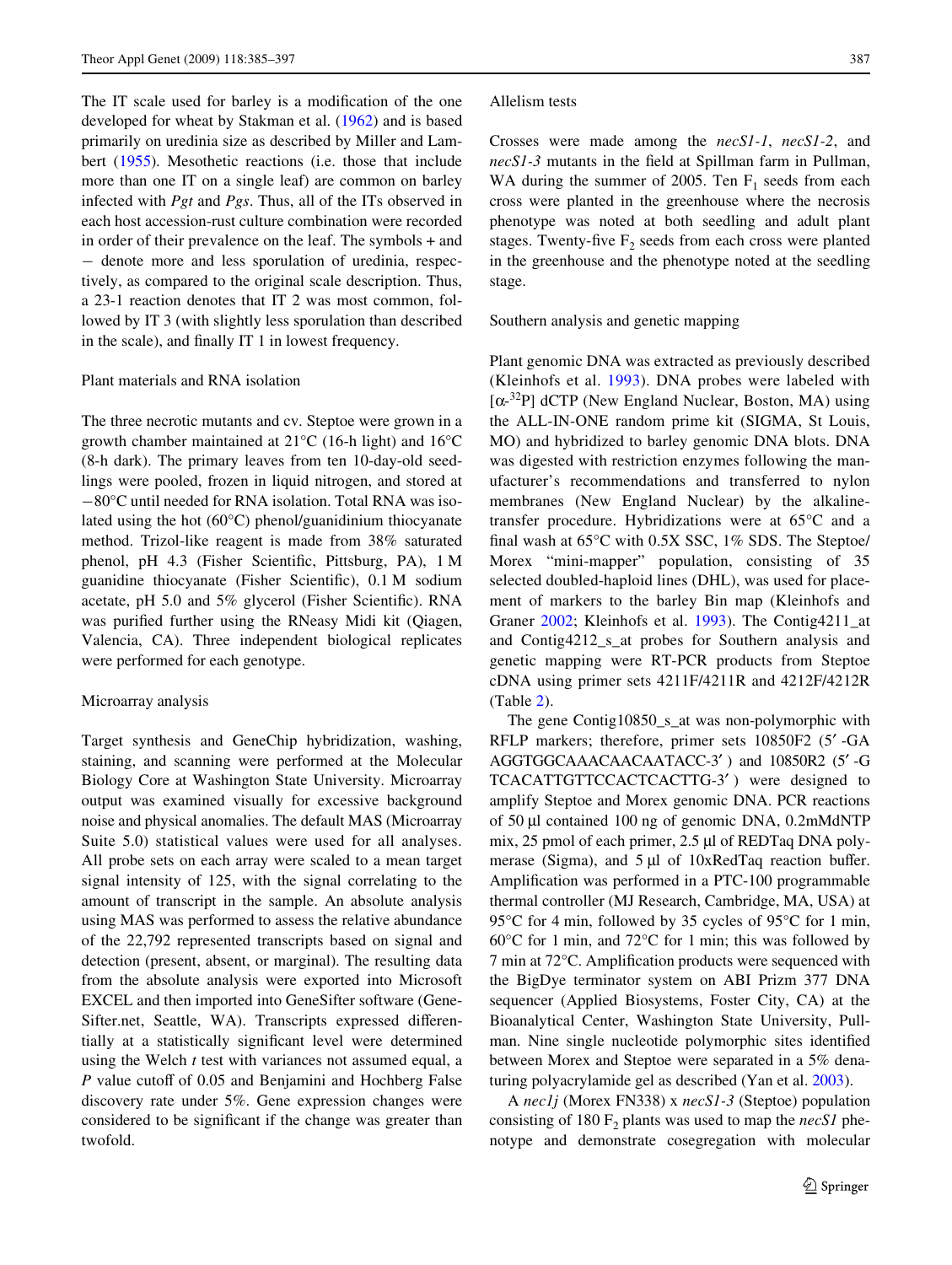markers for contigs 4211\_at, 4212\_s\_at, and 10850\_s\_at. Plants with the *nec1j* phenotype have small black pin-point lesions and are very distinct from the *necS1-3* phenotype (Rostoks et al. [2003,](#page-12-8) [2006](#page-12-2)). The population was examined and identified 75 necrotic plants, which fit the expected 9:7 ratio for two independently segregating genes  $(X^2 = 0.28)$ . The necrotic plants were then examined visually and using a *nec1* specific molecular marker (Rostoks et al. [2006](#page-12-2)) to eliminate the *nec1j* homozygous group. The remaining 41 necrotic plants were tested with molecular markers for contigs 4211\_at, 4212\_s\_at, and 10850\_at to demonstrate cosegregation with *necS1-3* phenotype.

#### BSMV constructs and cloning of cDNAs

For VIGS experiments, the BSMV vector (Holzberg et al. [2002](#page-11-12)) was used to silence candidate *NecS1* genes in barley. BSMV is a tripartite RNA virus consisting of  $\alpha$ ,  $\beta$ , and  $\gamma$ genomes. VIGS constructs were engineered by cloning candidate *NecS1* gene fragments using gene-specific primers harboring *Not*I and *Pac*I restriction sites at their extremity into the  $\gamma$  genome. The 359-bp fragment 5' -end of the gene represented by Contig4211\_at was cloned with 5′ -ATA TTAATTAACCTTAGCCATGGATAGTCACTCCGC-3′ forward primer and 5′ -TATGCGGCCGCATCAGACT AAGCGCAAACACCCATA-3′ reverse primer. Primer sequences used to clone the 301-bp portion of Contig10850\_s\_at were forward primer 5′ -ATATTAATT AAGGTAGCAACTGATGGTCTTTGGGA-3′ and reverse primer 5'-TATGCGGCCGCATGAAATCCAAATTCC TACTGAT-3'. PCR-amplified fragments from cDNA clones HVSMEm0012D10 (acc. # EF446604) and HVSMEm0006g13 (acc. # EF446603), for Contig4211\_at and Contig10850\_s\_at, respectively, were digested with *Pac*I-*Not*I and inserted in antisense orientation in the γ .bPDS2-as vector (Holzberg et al. [2002](#page-11-12)) to generate constructs BSMV.4211as and BSMV.10850as. The BSMV.MCS construct was generated from the multiple cloning site of pBluescript, for use as a virus inoculation control (R. Brueggeman unpublished). Generation of BSMV infectious RNAs from cDNA clones and inoculation procedures were as previously described (Holzberg et al. [2002\)](#page-11-12).

## PCR and semi-quantitative RT-PCR

Total RNA samples generated for the microarray experiment as described above were also used for RT-PCR after DNase I digestion (Ambion, Austin, TX, USA). Singlestrand cDNA was synthesized with the Superscript First Strand Synthesis System (Invitrogen, Carlsbad, CA, USA) using oligo(dT)12–18 as primer. PCR was performed using RedTaq DNA polymerase (Sigma, St Louis, MO, USA) as described with primers listed in Table [2](#page-5-0). The barley ubiquitin gene (GenBank accession M60175) was used as a control with primer sequences described by Rostoks et al.  $(2003)$  $(2003)$  $(2003)$ . PCR was carried out with 20–50 ng genomic DNA using primers listed in Table [2](#page-5-0). Five primer pairs covering the Contig4211\_at gene open reading frame are 4211F/4211R, 4212F/4212R, 4211F1/4211R1, 4211F3/4211R3, and 4212F1/4211R4 (Table [2](#page-5-0)).

## Data access

All detailed data and protocols from these experiments have been deposited in the Plant Expression Database [\(www.plexdb.org\)](http://www.plexdb.org). Files are categorized under accession number BB54 and can be downloaded as individual CEL, CHP, DAT, or EXP files under "Downloads".

## **Results**

# Barley lesion mimic mutants have enhanced resistance to stem rust

<span id="page-3-0"></span>We reported previously the isolation of several fast-neutron mutant lines derived from cv. Steptoe that displayed a disease lesion mimic phenotype (Rostoks et al. [2003](#page-12-8)). Mutants *necS1-1*, *necS1-2*, and *necS1-3* were similar in their general appearances and in the development of necrotic lesions, except that *necS1-3* plants were taller and more vigorous than the other two mutant plants. Some lesion mimic mutants exhibit extensive necrotic areas across their leaf surface (e.g.  $>60\%$ ). This is certain to affect the infection process by biotrophic pathogens like the rusts, which require healthy cells to infect and ramify in the host. The three mutants described here had relatively low (about 20–  $30\%$ ) areas of leaf necrosis; thus, there were sufficiently large areas of non-necrotic (healthy) tissue for the rust fungus to infect and to observe the resulting infection types (ITs). When infected with *Pgt* pathotypes MCC and QCC and *Pgs* isolate 92-MN-90, all three mutants exhibited enhanced resistance compared to wild type cv. Steptoe. The enhanced resistance was manifested by markedly smaller and fewer uredinia (Table [1](#page-4-0), Fig. [1](#page-3-0)). ITs on the mutants ranged from 0 to 23-1, with an occasional three type, compared to ITs of 3-2 to 3 for Steptoe (Sun and Steffenson [2005](#page-12-9); see "[Materials and methods](#page-1-0)"). Other lesion mimic mutants tested (12 total) showed infection patterns identical to the parent cv. Steptoe (data not shown). These results suggest that the *necS1* lesion mimic mutants *necS1-1*, *necS1-2*, and *necS1-3* carry broad-spectrum resistance to not only different races of *Pgt*, but also to *Pgs*, another forma specialis of *P. graminis*. Interestingly, when infected with barley stripe rust, *P*. *striiformis* f. sp. *hordei* races PSH-14, PSH-48, and PSH-54, the *necS1* mutants showed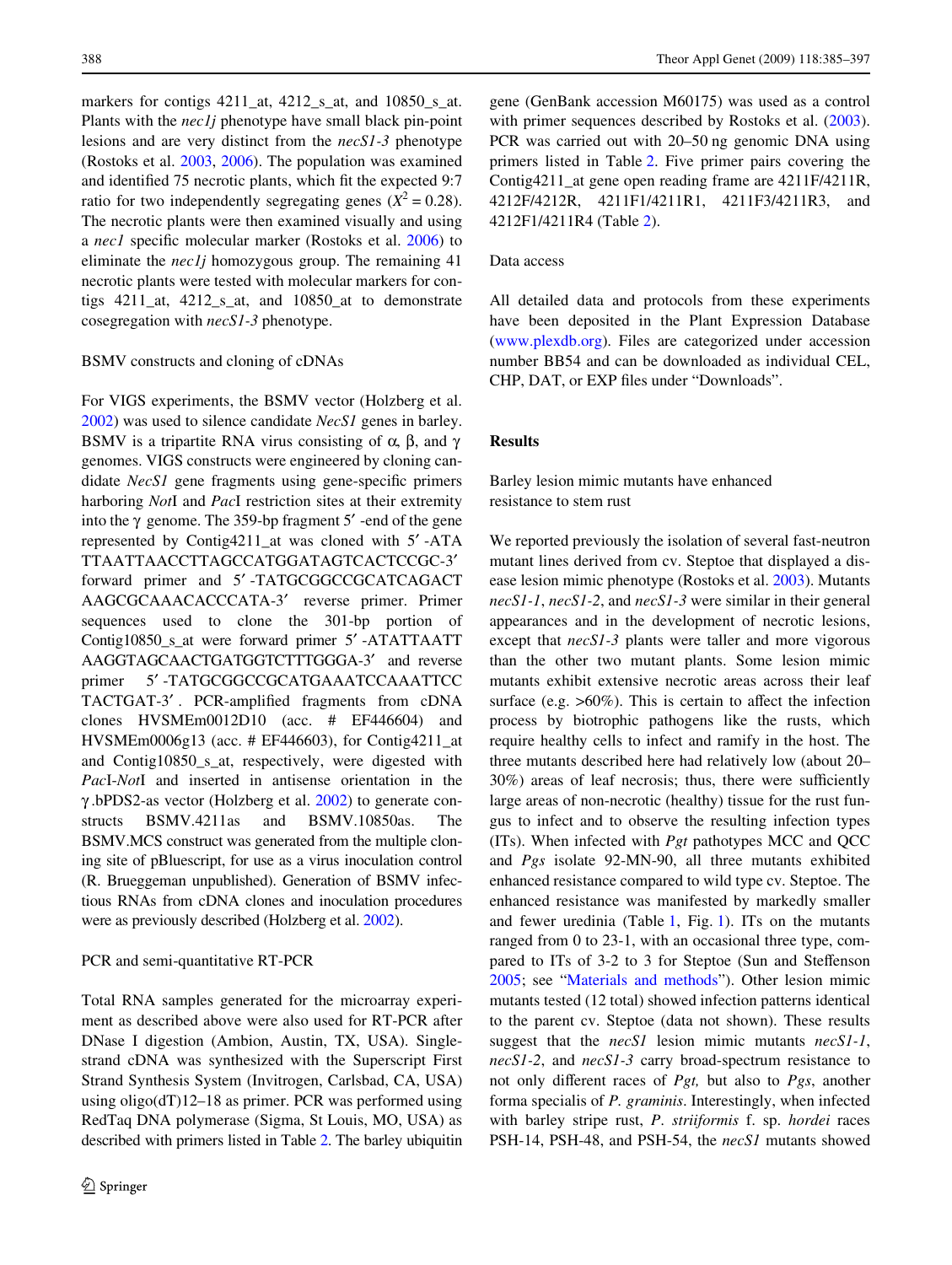<span id="page-4-0"></span>**Table 1** Disease infection type (IT) ratings of necrotic lesion mutants, wild type cv. Steptoe, and controls inoculated with *Puccinia graminis* f. sp. *tritici* pathotypes MCC and QCC and *P*. *graminis* f. sp. *secalis* isolate 92-MN-90 at the seedling stage

| Genotype  | Description                     | Pathotype MCC         |                                         | Pathotype QCC         |                                      | Isolate 92-MN-90      |                          |
|-----------|---------------------------------|-----------------------|-----------------------------------------|-----------------------|--------------------------------------|-----------------------|--------------------------|
|           |                                 | IT Range <sup>a</sup> | <b>General Reaction</b>                 | IT Range <sup>a</sup> | <b>General Reaction</b>              | IT Range <sup>a</sup> | <b>General Reaction</b>  |
| Steptoe   | Wild type                       | 3                     | Susceptible                             | $3-2$                 | Moderately susceptible               | $3 - 2$               | Moderately susceptible   |
| $necSI-I$ | Fast neutron necrotic<br>mutant | $0$ ; to $0:1$        | Resistant                               | $0$ to $2$            | Resistant to moderately<br>resistant | 0:1                   | Resistant                |
| $necS1-2$ | Fast neutron necrotic<br>mutant | $0$ to $0:1$          | Resistant                               | $1$ to $2$            | Resistant to moderately<br>resistant | $23-1$                | Moderately resistant     |
| $necS1-3$ | Fast neutron necrotic<br>mutant | $0$ to $2$            | Resistant to<br>Moderately<br>Resistant | 10:2                  | Resistant to moderately<br>resistant | $0$ to $3$            | Resistant to susceptible |
| Chevron   | Resistant control               | 0: to $10$ :          | Resistant                               | $23$ -to $3-2$        | Moderately susceptible               | $3-2$                 | Moderately susceptible   |
| Hiproly   | Susceptible control             | $3$ to $3+$           | Susceptible                             | $3 - +$               | Susceptible                          | $3 -$ to $3$          | Susceptible              |
| O/SM20    | Resistant control               | $0:1$ to 21           | Resistant to<br>Moderately<br>Resistant | $0$ to $0$ :          | Resistant                            | 0:1                   | Resistant                |

The infection types (ITs) were assessed based on a 0-4 rating scale (Sun and Steffenson [2005](#page-12-9)) and described in detail in "[Materials and methods](#page-1-0)"



**Fig. 1** Stem rust resistance in fast neutron-generated *necS1* (*nec*rotic *S*teptoe) mutants (*necS1-1*, *necS1-2* and *necS1-3*) derived from the susceptible cv. Steptoe. Plants were inoculated with pathotype MCC of the wheat stem rust pathogen at the seedling stage

susceptibility comparable to the parent cv. Steptoe (data not shown).

#### Allelism tests

Because the *necS1-1*, *necS1-2*, and *necS1-3* mutants have similar necrotic phenotypes and increased resistance to stem rust, we conducted allelism tests. All ten  $F_1$  plants from each of three crosses *necS1-1/necS1-2*, *necS1-1/ necS1-3*, and *necS1-2/necS1-3* showed necrotic phenotypes, suggesting that these three mutants are allelic. The allelism tests were confirmed in the  $F<sub>2</sub>$  generation and were in accordance with previous observations that these three *necS1* mutations are inherited in a recessive manner.

# Transcript-based cloning identified the candidate *NecS1* gene

<span id="page-4-1"></span>Fast neutron bombardment induces deletion mutations (Li et al. [2001](#page-12-13)). Since the FN mutants were induced with fast neutrons, we expected that they would be due to deletions. We hypothesized that mutations abolishing transcript presence or stability may be identified by using microarray analysis, which examines transcript abundance. We compared basal gene expression profiles in wild type cv. Steptoe and  $necSI$ mutant lines using the Affymetrix Barley1 GeneChip (Close et al. [2004](#page-11-13)) that contains >22,000 expressed genes. The expression profiles of *necS1-1*, *necS1-2*, and *necS1-3* were very similar, which is consistent with the results of the allelism tests. At significance level of  $P = 0.05$ , 1558, 1081, and 1108 genes were down-regulated and 2184, 1590, and 1583 genes were up-regulated in *necS1-1*, *necS1-2*, and *necS1-3* mutants, respectively, compared with wild type cv. Steptoe. All three *necS1* mutants shared the same 544 down-regulated genes and 841 up-regulated genes compared with Steptoe (Supplemental Table 1; Fig. [2](#page-4-1)).

<span id="page-4-2"></span>In order to identify the deleted gene in the *necS1* mutants, 30 of the most highly down-regulated genes were tested one by one using genomic PCR, RT-PCR (data not shown) and Southern blot hybridization (data not shown). These analyses identified two genes, represented by three probesets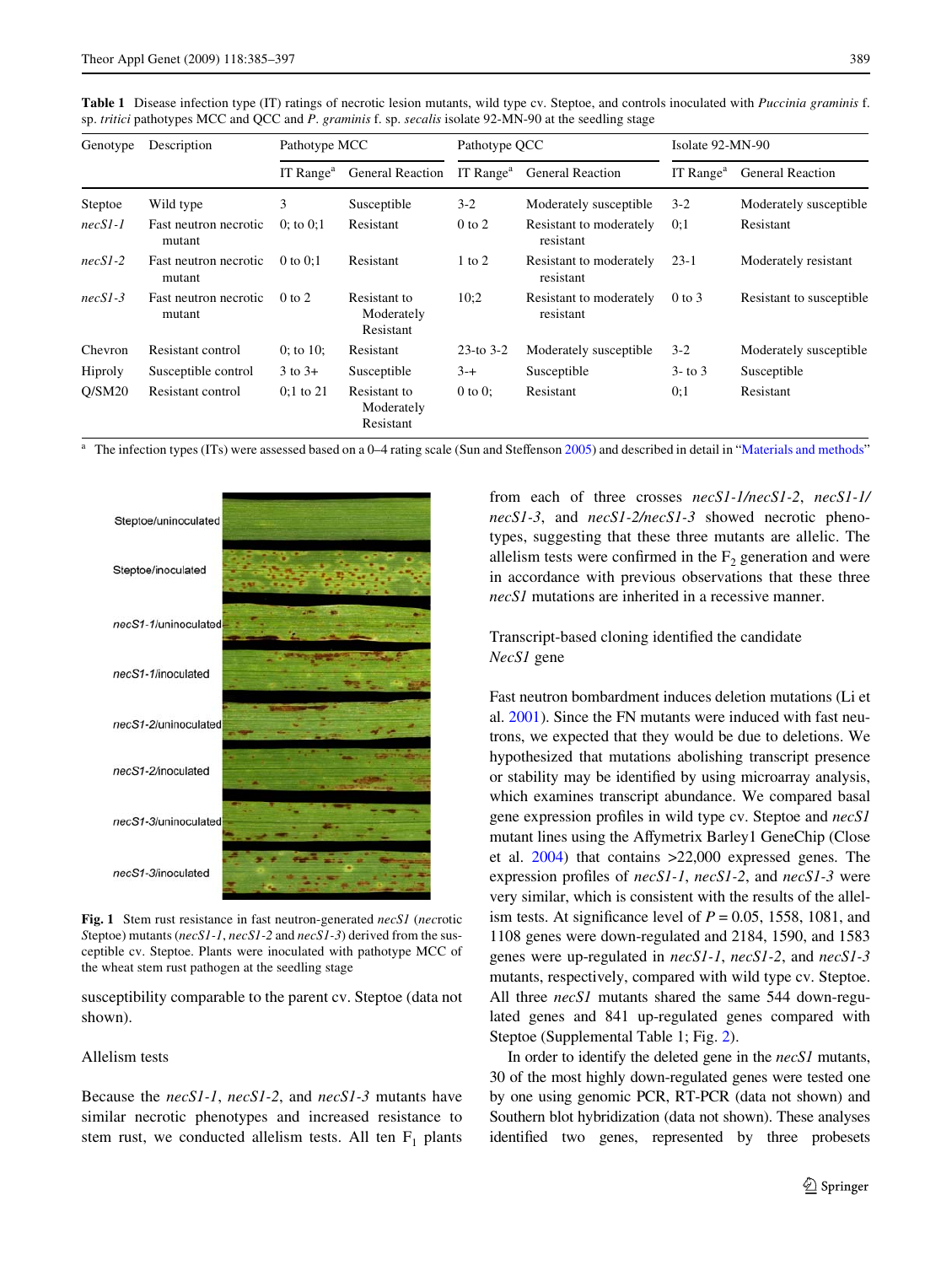<span id="page-5-0"></span>**Table 2** Primers sequences for PCR and RT-PCR used in this study

| Affymetrix probeset ID | Primer name       | Primer sequences                  |
|------------------------|-------------------|-----------------------------------|
| Genomic PCR primers    |                   |                                   |
| Contig4211_at          | 4211F             | 5' -AAGCTGCTAGAGACCGGCTCTCTCT-3'  |
|                        | 4211R             | 5'-TCGCAACAGTAATCAACTGATTCCT-3'   |
| Contig4212_s_at        | 4212F             | 5'-AACGGCAACGGCACGCTGCTGGATG-3'   |
|                        | 4212R             | 5'-TAACTGTAACAACCCATTGATGCCG-3'   |
|                        | 4211F1            | 5'-TGATCATCGCCATGTTCGC-3'         |
|                        | 4211R1            | 5' -CACTTCGTTCTCAATCTTGC-3'       |
|                        | 4211F3            | 5'-GATCGATCTACCTTAGCCAT-3'        |
|                        | 4211R3            | 5'-AGAAGAGGTAGGCAACGTAG-3'        |
|                        | 4211F4            | 5' -TCATCAGCATCATCCTGCTC-3'       |
|                        | 4211R4            | 5' -CCTTGGCACAGTTATGCACA-3'       |
| Contig4601_s_at        | 4601F             | 5'-AAGCAGCTGATTCTTCTGTGCCAAA-3'   |
|                        | 4601R             | 5'-ACATCGGAATGGACACTGATCACTT-3'   |
| Contig10850_at         | 10850F            | 5' -GGGATCTAATAATCTCTTCACCTGA-3'  |
|                        | 10850R            | 5' -TTCACACGGGGTGATTCACATGAAC-3'  |
| Contig3901_s_at        | 3901F             | 5' -GGCTGGCTACGCTACGCTATAAGCA-3'  |
|                        | 3901R             | 5' -TACATGTTCTGTAGTCACAACTTCC-3'  |
| Contig15617_s_at       | 15617F            | 5'-ACCGGGTCGTTTGGCTTCAGCAGCA-3'   |
|                        | 15617R            | 5'-AGCACAATTGAATCGGATGAGATCC-3'   |
| Contig21141_at         | 21141F            | 5'-GTTGGATACTCTGAGAGCCTTACCA-3'   |
|                        | 21141R            | 5' -ACAAAACTATGGGAGGCATCTAGTC-3'  |
| Contig5260_s_at        | 5260SF            | 5'-AGAAAGTCCCTTTGAACCTGAACAG-3'   |
|                        | 5260SR            | 5'-TATGTACATGGATAGGGGTAAAAAG-3'   |
| Contig14625_at         | 14625F            | 5' - ACTCGTACAGCAACAGCGGCATCAG-3' |
|                        | 14625R            | 5' -TTTCTAGTCACAACGGCAGAGTAAT-3'  |
| Contig11160_at         | 11160F            | 5'-ACCTGTTCTTCATCTGCATGCTGAG-3'   |
|                        | 11160R            | 5'-CCGTGAGGCCGCAGTAGCACTTCCT-3'   |
| HVSMEf0013K24r_s_at    | K24R2F            | 5'-GCAAGCAGGCCCGACGAAGATGGAT-3'   |
|                        | <b>K24R2R</b>     | 5'-GAAGCAAATGCTCCCGAAAGCCAAA-3'   |
| Contig25363_at         | 25363F            | 5' -TGGTTTGGCGCCGAAGTCATGGACA-3'  |
|                        | 25363R            | 5' -TTGAGATAGTAGTGCATGGACCTCT-3'  |
| Contig16113_at         | 16113F            | 5'-GAGCAACACCGGATTCTTCGGCTAA-3'   |
|                        | 16113R            | 5' -GGAGTACAACAGAAAGGCTACACAT-3'  |
| HM04K08u_s_at          | K08uF             | 5'-TTCTTCGCTCCCAACTAAATCATGA-3'   |
|                        | K08uR             | 5' -GACTATAGTAGGAATCGATACAGCA-3'  |
| HW06D16u_at            | D16uF             | 5'-GATTATCTCATTGGTTCTTTGTTGA-3'   |
|                        | D <sub>16uR</sub> | 5' - ACTATGCTATATAACTCAACTGGCA-3' |
| AJ250283_at            | 250283F           | 5'-AACATATGCAATACTCCGACCAGAT-3'   |
|                        | 250283R           | 5' -TTCCAACAGTAGTCGTGGCCAATAG-3'  |
| Ebem07_SQ004_I01_at    | I01F              | 5'-ATGAGACGGCTTTAAAATAATACAA-3'   |
|                        | I01R              | 5'-ATCATGCATGGCATCATGTCAACCG-3'   |
| Contig17213_at         | 17213F            | 5' -AACCAGAGCTGGTACCCTGTTGCTA-3'  |
|                        | 17213R            | 5'-AAACGGCATGGCGTATCATCACCAC-3'   |
| Contig4845_at          | 4845F             | 5'-GCTGAATTGGCGCTACAGCGTGCTA-3'   |
|                        | 4845R             | 5' -CAATGTAAACTTGGATTGAAGTATC-3'  |
| HA01B23u_at            | B23uF             | 5'-GCGCGCGATACGACCGCGACGTCGT-3'   |
|                        | B <sub>23uR</sub> | 5'-ACATTCAGAAAATCAAGAAGGAAGG-3'   |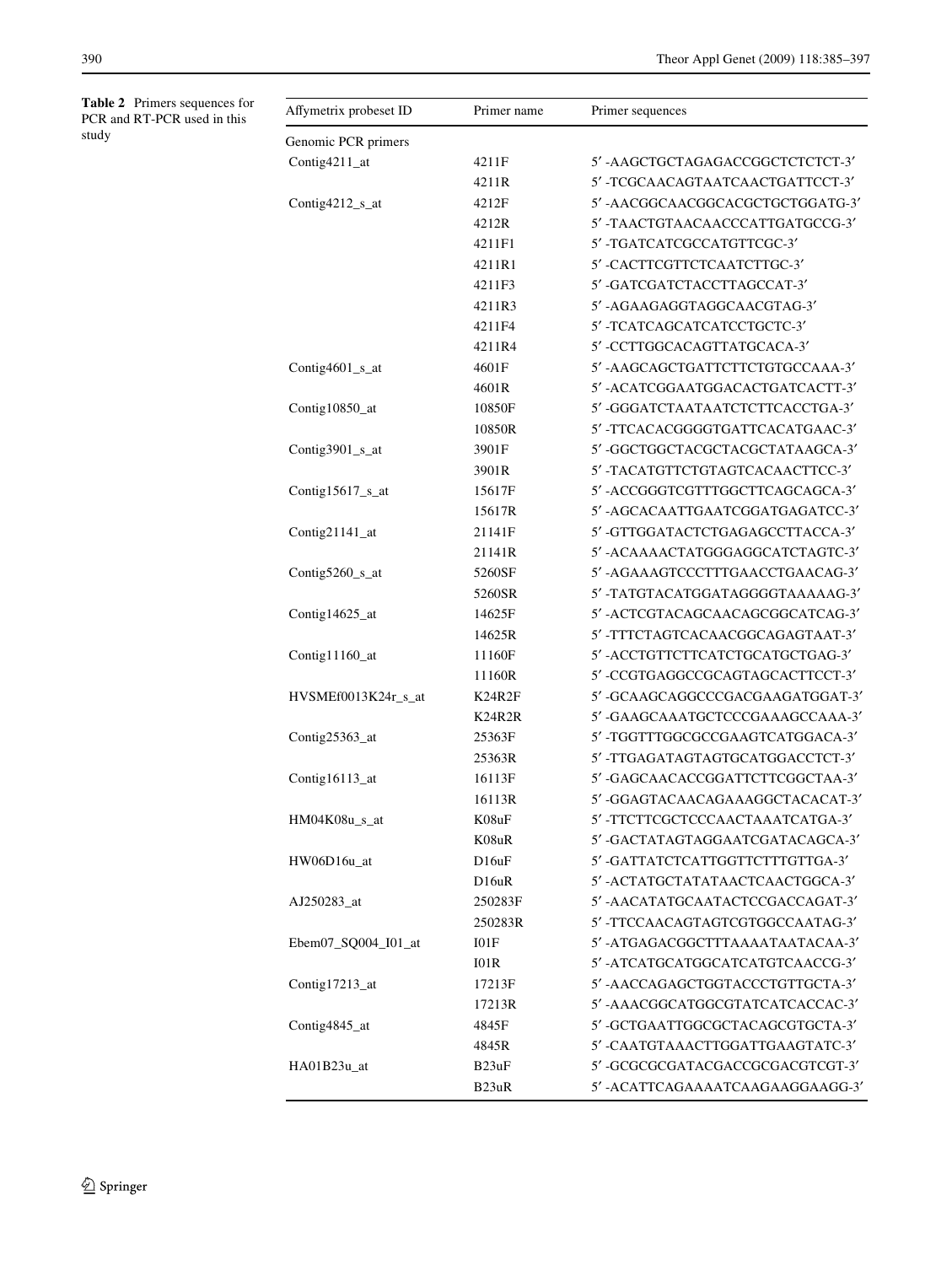| 5'-GGTTCTACGACAGCGGCGTGCTGGG-3'<br>Contig3900_at<br>3900F<br>5' -TAGCTAGACAGGGTAAGACGCGAGC-3'<br>3900R<br>5' -GAGGAGGACATGCTCGAGCATTTTT-3'<br>HW03M24T s at<br>M24TF<br>M <sub>24</sub> TR<br>5' -GAAGTACATTACACAGATGCGGTTC-3'<br>16651F<br>5' - ACACTTGGCCAAGTAGTCCTCGAGT-3'<br>Contig16651_at<br>16651R<br>5' -CTTGATGCCGCCGATGACCTGGTTC-3'<br>5'-GGTCGCTGTATCAGAACCTACTACT-3'<br>Contig22244_at<br>22244F<br>5' - AGACAACAGCAATATATACAGACGG-3'<br>22244R<br>5' -GAATCTACAGAGATCTTCATCCCCA-3'<br>25076F<br>Contig $25076$ <sub>_at</sub><br>5'-AGACGTACAAAATAGGGAATAGCTC-3'<br>25076R<br>RT-PCR primers<br>5' -TCGGACGTGATGAAGAGCCGCGTGG-3'<br>Contig4405 $x$ _at<br>4405F<br>5' - ACCAATTGATTTTTCTCCCGAAGTC-3'<br>4405R<br>5' -CGGCAATGCGCGGACGTACAACCAG-3'<br>HVSMEm0003C15r2 s at<br>c15R2F<br>5' - ACGTACGTACGTGCAGCTTATTTAT-3'<br>c15R2R<br>5' -CCGCCGCGCAGGTGTTGGAGCCGTA-3'<br>Contig2212_s_at<br>2212F<br>2212R<br>5'-TAGCTAATTATAGATACGAGCGTGC-3'<br>2214F<br>Contig2214_s_at<br>2214R<br>5' -CACCATGCATGGATCAGTCCGAGCT-3'<br>Contig2550 $x$ _at<br>2550F | Table 2 continued | Affymetrix probeset ID | Primer name | Primer sequences                |  |  |  |
|---------------------------------------------------------------------------------------------------------------------------------------------------------------------------------------------------------------------------------------------------------------------------------------------------------------------------------------------------------------------------------------------------------------------------------------------------------------------------------------------------------------------------------------------------------------------------------------------------------------------------------------------------------------------------------------------------------------------------------------------------------------------------------------------------------------------------------------------------------------------------------------------------------------------------------------------------------------------------------------------------------------------------------------------------------------------|-------------------|------------------------|-------------|---------------------------------|--|--|--|
|                                                                                                                                                                                                                                                                                                                                                                                                                                                                                                                                                                                                                                                                                                                                                                                                                                                                                                                                                                                                                                                                     |                   |                        |             |                                 |  |  |  |
|                                                                                                                                                                                                                                                                                                                                                                                                                                                                                                                                                                                                                                                                                                                                                                                                                                                                                                                                                                                                                                                                     |                   |                        |             |                                 |  |  |  |
|                                                                                                                                                                                                                                                                                                                                                                                                                                                                                                                                                                                                                                                                                                                                                                                                                                                                                                                                                                                                                                                                     |                   |                        |             |                                 |  |  |  |
|                                                                                                                                                                                                                                                                                                                                                                                                                                                                                                                                                                                                                                                                                                                                                                                                                                                                                                                                                                                                                                                                     |                   |                        |             |                                 |  |  |  |
|                                                                                                                                                                                                                                                                                                                                                                                                                                                                                                                                                                                                                                                                                                                                                                                                                                                                                                                                                                                                                                                                     |                   |                        |             |                                 |  |  |  |
|                                                                                                                                                                                                                                                                                                                                                                                                                                                                                                                                                                                                                                                                                                                                                                                                                                                                                                                                                                                                                                                                     |                   |                        |             |                                 |  |  |  |
|                                                                                                                                                                                                                                                                                                                                                                                                                                                                                                                                                                                                                                                                                                                                                                                                                                                                                                                                                                                                                                                                     |                   |                        |             |                                 |  |  |  |
|                                                                                                                                                                                                                                                                                                                                                                                                                                                                                                                                                                                                                                                                                                                                                                                                                                                                                                                                                                                                                                                                     |                   |                        |             |                                 |  |  |  |
|                                                                                                                                                                                                                                                                                                                                                                                                                                                                                                                                                                                                                                                                                                                                                                                                                                                                                                                                                                                                                                                                     |                   |                        |             |                                 |  |  |  |
|                                                                                                                                                                                                                                                                                                                                                                                                                                                                                                                                                                                                                                                                                                                                                                                                                                                                                                                                                                                                                                                                     |                   |                        |             |                                 |  |  |  |
|                                                                                                                                                                                                                                                                                                                                                                                                                                                                                                                                                                                                                                                                                                                                                                                                                                                                                                                                                                                                                                                                     |                   |                        |             |                                 |  |  |  |
|                                                                                                                                                                                                                                                                                                                                                                                                                                                                                                                                                                                                                                                                                                                                                                                                                                                                                                                                                                                                                                                                     |                   |                        |             |                                 |  |  |  |
|                                                                                                                                                                                                                                                                                                                                                                                                                                                                                                                                                                                                                                                                                                                                                                                                                                                                                                                                                                                                                                                                     |                   |                        |             |                                 |  |  |  |
|                                                                                                                                                                                                                                                                                                                                                                                                                                                                                                                                                                                                                                                                                                                                                                                                                                                                                                                                                                                                                                                                     |                   |                        |             |                                 |  |  |  |
|                                                                                                                                                                                                                                                                                                                                                                                                                                                                                                                                                                                                                                                                                                                                                                                                                                                                                                                                                                                                                                                                     |                   |                        |             |                                 |  |  |  |
|                                                                                                                                                                                                                                                                                                                                                                                                                                                                                                                                                                                                                                                                                                                                                                                                                                                                                                                                                                                                                                                                     |                   |                        |             |                                 |  |  |  |
|                                                                                                                                                                                                                                                                                                                                                                                                                                                                                                                                                                                                                                                                                                                                                                                                                                                                                                                                                                                                                                                                     |                   |                        |             | 5'-ACCGAACCGAGAATGCAGACGCCCA-3' |  |  |  |
|                                                                                                                                                                                                                                                                                                                                                                                                                                                                                                                                                                                                                                                                                                                                                                                                                                                                                                                                                                                                                                                                     |                   |                        |             |                                 |  |  |  |
|                                                                                                                                                                                                                                                                                                                                                                                                                                                                                                                                                                                                                                                                                                                                                                                                                                                                                                                                                                                                                                                                     |                   |                        |             | 5'-AAACCCAGAATGGAGACGCCCAAGC-3' |  |  |  |
|                                                                                                                                                                                                                                                                                                                                                                                                                                                                                                                                                                                                                                                                                                                                                                                                                                                                                                                                                                                                                                                                     |                   |                        |             |                                 |  |  |  |
|                                                                                                                                                                                                                                                                                                                                                                                                                                                                                                                                                                                                                                                                                                                                                                                                                                                                                                                                                                                                                                                                     |                   |                        | 2550R       | 5'-ATCACTGCGGTCGACGACGATGGCG-3' |  |  |  |

(Contig4211\_at, Contig4212\_s\_at and Contig10850\_s\_at) that were apparently deleted in all three *necS1* mutants (Fig. [3\)](#page-4-2). Lack of PCR amplification from *necS1* mutants' genomic DNA and RNA using the primer pairs 4211F/ 4211R, 4212F/4212R, and 10850F/R (Fig. [3](#page-4-2); Table [2\)](#page-5-0) confirmed that the genes corresponding to Contig4211\_at, Contig4212\_s\_at and Contig10850\_s\_at were deleted and transcriptionally silent in these *necS1* mutant lines. These data were in agreement with the microarray data. Both Contig4211\_at and Contig4212\_s\_at represent a single gene, encoding a  $Ca^{2+}/H^+$  exchanging protein. Contig10850\_s\_at encodes a protein phosphatase 2C (PP2C). Contig4601\_s\_at, encoding a putative ubiquitin-specific protein, was deleted only in *necS1-1* and *necS1-2*, but not in the *necS1-3* mutant. Two other unknown genes, detected by probesets Contig4845\_at and HW03M24T\_s\_at, were deleted only in the *necS1-3* mutant line (Fig. [3,](#page-4-2) Table [2\)](#page-5-0). Therefore, Contig4601\_s\_at, Contig4845\_at and HW03M24T\_s\_at were removed from further candidacy for the *NecS1* gene. The remaining 25 highly down-regulated genes are still present in the  $necS1$  mutants' genome as demonstrated by PCR-amplification with the corresponding primer sets (Table [2](#page-5-0)).

Genetic mapping of Contig4211\_at, Contig4212\_s\_at, and Contig10850\_at

In the *nec1j* (Morex) x  $\textit{necS1-3}$  (Steptoe) 180 F<sub>2</sub> population 75 were identified as necrotic. Of these, 34 were identified

as *nec1j* homozygotes. The remaining 41 necrotic plants with *necS1* phenotype were examined with molecular markers for Contig4211\_at, Contig4212\_s\_at, and Contig10850\_s\_at and showed absolute co-segregation. This indicated very close linkage, which can not be calculated directly due to absence of recombinants. However, using Muller's formulae (Muller [1923](#page-12-14)) the chance of failure to detect at least one recombinant in this population at the 5% recombination level is 1%. The chance of failure to detect at least one recombinant at 1% recombination increases to 40%.

Contig4211\_at, Contig4212\_s\_at, and Contig10850\_s\_ at mapped to chromosome 3(3H) bin 6, co-segregating with the marker ABG399. Thus, the deletions in this genetic region encompass the putative *NecS1* gene. We hypothesize that one, or both of these genes may be responsible for the necrosis and defense response phenotype of the *necS1-1*, *necS1-2*, and *necS1-3* mutants.

Necrotic phenotype on BSMV-Silenced barley leaves

<span id="page-6-0"></span>In order to assess the function of candidate *NecS1* genes in the cell death-signaling pathway, we used the BSMV-VIGS strategy. If silencing of a candidate gene could cause the lesion mimic phenotype in a barley line, then this candidate gene is likely to be the *NecS1* gene. The barley line Q21861 was selected from several different barley cultivars tested under our experiment condition. It tolerates substantial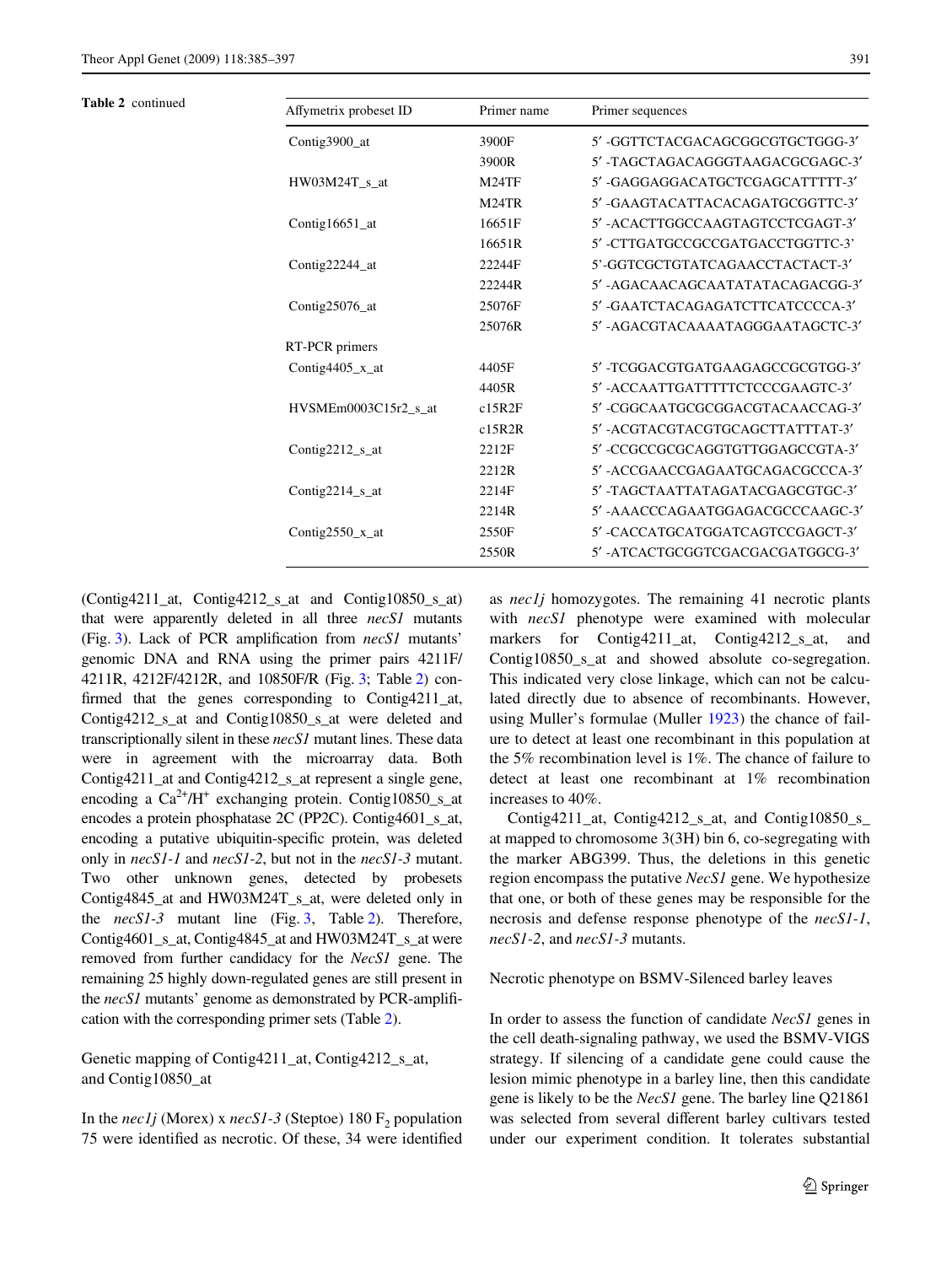

**Fig. 2** Venn diagram for down-regulated genes (**a**) and up-regulated genes (**b**) in *necS1-1*, *necS1-2* and *necS1-3* mutants compared to wild type Steptoe. **a** There are 544 overlapping genes that were down-regulated in *necS1-1* (*Left*), *necS1-2* (*Right*) and *necS1-3* (*Bottom*). **b** There are 841 overlapping genes that were up-regulated in *necS1-1* (*Left*), *necS1-2* (*Right*) and *necS1-3* (*Bottom*)

levels of BSMV accumulation required to elicit a significant VIGS response (Zhang et al. [2007;](#page-12-15) Brueggeman et al. [2007](#page-11-14)). In the case of *Rpr1* gene, the reduction of endogenous *Rpr1* mRNA was 50–75% measured by quantitative real-time PCR in our Q21861 system (unpublished data). Q21861 was used in this BSMV-VIGS experiment because it harbors both Contig4211\_at and Contig10850\_s\_at based on the fact that both genes can be amplified with the five primer pairs spanning the entire open reading frame of these genes from Morex, Steptoe and Q21861 genomic DNA (Fig. [4](#page-6-0)).

<span id="page-7-0"></span>VIGS constructs with antisense cDNA fragments from Contig4211\_at and Contig10850\_s\_at (BSMV.4211as,



**Fig. 3** Genomic-PCR analysis of wild type cv. Steptoe and *necS1* mutants demonstrate the absence of genes in the mutants. *Lane 1* Steptoe, *Lane 2 necS1-1*, *Lane 3 necS1-2*, *Lane 4 necS1-3*



**Fig. 4** The gene represented by Contig4211\_at appears to be present and intact in cvs. Morex, Steptoe and Q21861. Five Contig4211\_at gene fragments (*lanes 1–5*) were amplified with primer pairs covering the open reading frame. *Lane 1* 4211F/4211R, *Lane 2* 4211F1/4211R1, *Lane 3* 4211F3/4211R3, *Lane 4* 4211F4/4211R4, *Lane 5* 4212F/ 4212R. The primer sequences are given in Table 2

BSMV.10850as) were tested. First and second leaves of 12 day-old Q21861 seedlings were inoculated with each of these constructs. As the plants grew, mild viral symptoms such as yellow or white streaks were typically observed in many BSMV-infected leaves (Fig. [5](#page-7-0)). As early as 7 days post virus infection, the leaves infected with BSMV.4211as started to develop necrotic spots similar to the original necrotic FN mutants, *necS1-1*, *necS1-2*, and *necS1-3*. At 14 days post virus infection, more prominent necrotic spots developed in different leaves of BSMV.4211as infected plants (Fig. [5\)](#page-7-0). The necrotic spots were easily distinguishable from viral symptoms by their color and discrete size. No necrotic spots were observed in BSMV.10850as and BSMV.MCS infected control plants. The Q21861 seedlings without virus inoculation grown along with BSMVinfected plants were green and healthy, ruling out environmental stress as a possible cause of the necrosis. The *necS1-1*, *necS1-2*, and *necS1-3* mutants were planted and grown at the same time in the same growth chamber for comparison. They displayed necrotic symptoms 7 days after planting and the necrotic area became more extensive as they grew older. Two repetitions of this experiment produced the same results. A total of 10 out of 40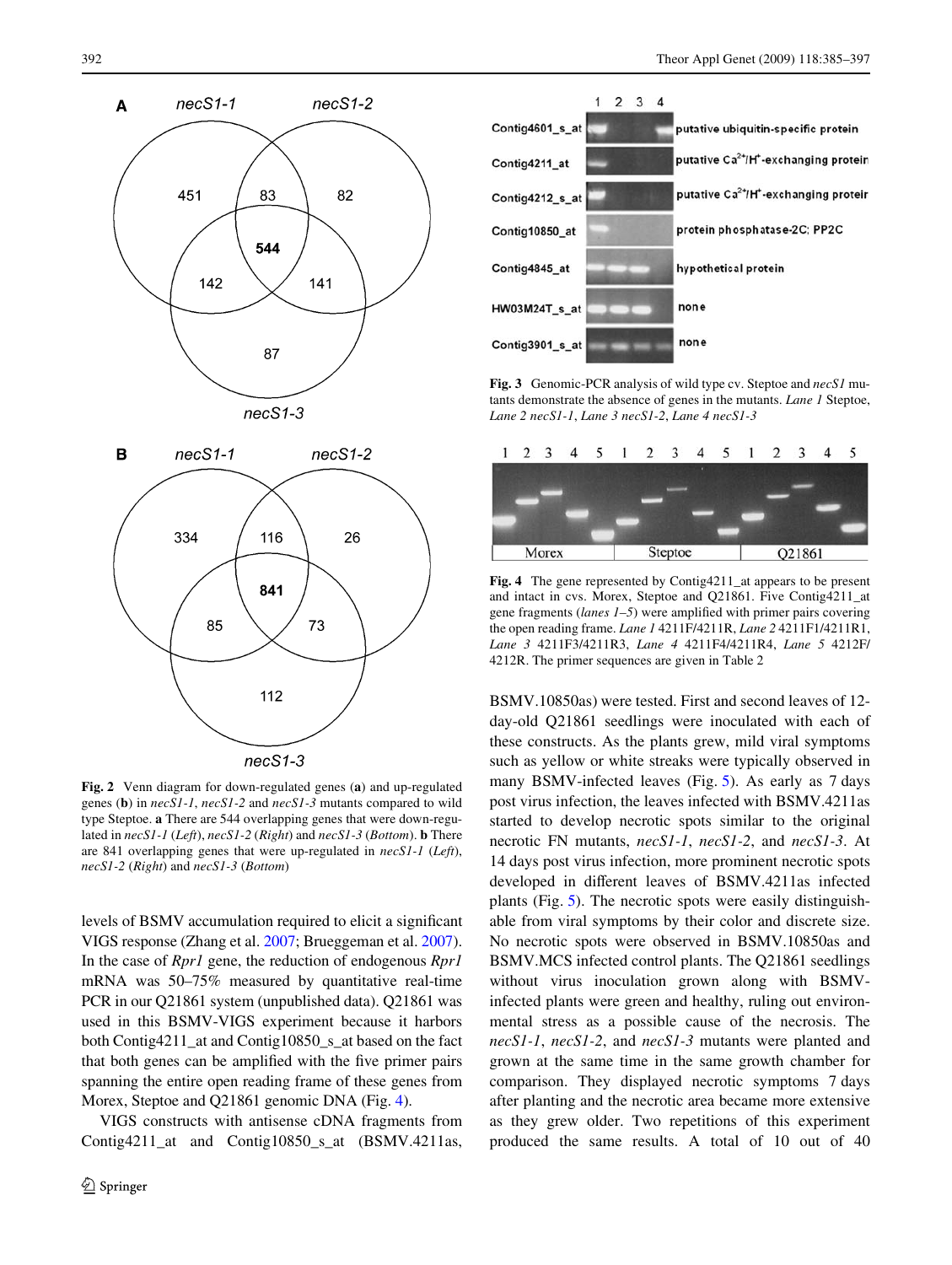

**Fig. 5** The candidate barley *NecS1* gene (Contig4211\_at), silenced by BSMV-VIGS, produced a phenotype with necrotic spots while the candidate gene contig 10850\_s\_at and controls did not. Three biological replicates for each VIGS construct are presented. First and second leaves of 12-day-old Q21861 seedlings were inoculated with each of these constructs. Starting 7-day post infection, new leaves were scored for necrotic lesions. Seedling leaves infected with BSMV.4211as construct showed large necrotic spots 14 days post infection, while seedlings inoculated with BSMV.10850as did not. Infection with BSMV.MCS, used as a negative control, also failed to elicit a necrosis response. Forty seedlings were used for each of two repetitions for the two candidate gene tests while 20 seedlings were used for two repetitions of the BSMV.MCS negative control. FN044, FN211 and FN303 are original necrotic mutants *necS1-1*, *necS1-2* and *necS1-3*, respectively. Un-inoculated Q21861 seedlings were green and healthy, growing under the same growth condition as the BSMV infected plants. All photographs were taken of 26-day-old plants grown under growth chamber condition

BSMV.4211as infected plants developed necrotic spots. In contrast, none of the 40 plants infected each with BSMV.10850as or BSMV.MCS showed necrotic spots. These results suggest that Contig4211 at is a strong candidate for the *NecS1* gene. We realize that VIGS experiments are subject to artifacts and off-target effects, therefore further research with a different target sequence within the gene or an entirely different experimental approach may be required for positive proof that Contig4211\_at is the NecS1 gene.

Contig4211\_at, the *NecS1* gene, encodes a cation/proton exchanging protein (CAX1) in barley

A search for Contig4211\_at and Contig4212\_s\_at specific cDNA clones in the HarvEST database [\(http://](http://138.23.191.142/hweb)  $138.23.191.142/hweb$  identified several in the barley libraries ([http://www.genome.arizona.edu/genome/barley.](http://www.genome.arizona.edu/genome/barley.html) [html](http://www.genome.arizona.edu/genome/barley.html)). The longest cDNA clone HVSMEm0012D10 (acc. # EF446604) was sequenced. Sequence analysis of this 1,869-bp cDNA clone revealed that it contains a 1,389-bp open reading frame (ORF), and translation of this ORF would produce a protein of 462 amino acids. A search of current databases with the deduced amino acid sequence revealed significant similarity to various plant CAX1 proteins (See Supplemental Fig. 1). The deduced amino acid sequence is 81, 73, and 64% identical to *Oryza sativa*, *Zea mays*, and *Arabidopsis thaliana* cation/proton exchanger 1 (CAX1) proteins, respectively; therefore, we named the protein HvCAX1. The AtCAX1 and OsCAX1a have been localized to vacuolar membranes and predicted to have 11 trans-membrane domains (TMs) (Cheng et al. [2003;](#page-11-8) Kamiya and Maeshima [2004](#page-11-15); Shigaki et al. [2006](#page-12-16)). The same 11 TMs were found in HvCAX1 by the TMpred program ([http://www.ch.embnet.org/software/TMPRED\\_form.](http://www.ch.embnet.org/software/TMPRED_form.html) [html\)](http://www.ch.embnet.org/software/TMPRED_form.html) (See Supplemental Fig. 1). AtCAX1 is a high capacity  $Ca^{2+}$ -specific transporter, while OsCAX1a transports  $Ca<sup>2+</sup>$  into vacuoles and is involved in  $Ca<sup>2+</sup>$  homeostasis in cells that suffer from high concentrations of  $Ca^{2+}$ . Therefore, we have identified a candidate *NecS1* gene as encoding the first CAX1 protein described in barley. The *NecS1* gene can be amplified from barley cvs. Morex, Steptoe and Q21861 (Fig. [4](#page-6-0)), suggesting the gene sequence is conserved among these barley cultivars.

Defense-related barley genes are induced in *necS1* mutants

<span id="page-8-0"></span>Many lesion mimic mutants exhibit a state of increased disease resistance and show high, constitutive levels of pathogenesis-related (*PR*) gene expression (Lorrain et al. [2003](#page-12-1)). Microarray analysis showed that these three necrotic mutants display enhanced expression of an array of defense-related genes. Among 841 overlapping up-regulated genes in *necS1-1*, *necS1-2*, and *necS1-3* compared to wild type Steptoe (Fig. [2](#page-4-1)), there are several classes of pathogenesis-related genes. The highly up-regulated genes include glucan endo-1,3-beta-glucanase, pathogenesisrelated proteins 1, 2, 4, 5, PR-10a, thaumatin-like protein TLP8, and others. To validate the microarray data, we conducted semi-quantitative RT-PCR on five up-regulated defense-related genes (Fig. [6\)](#page-8-0), Contig4405\_x\_at (pathogenesis-related protein PR-10a), Contig2212\_s\_at (pathogenesis-related protein prb1-3 precursor) Contig2214\_s\_at (pathogenesis-related protein 1a), Contig2550\_x\_at (pathogenesis-related protein 4), and HVSMEm0003C 15r2\_s\_at (endo-1,3-beta-glucanase) with the corresponding primer sets (Table [2\)](#page-5-0). Our results show that each of the five genes tested exhibited increased transcript accumulation in *necS1-1*, *necS1-2*, and *necS1-3* plants compared to wild type Steptoe, confirming the microarray data.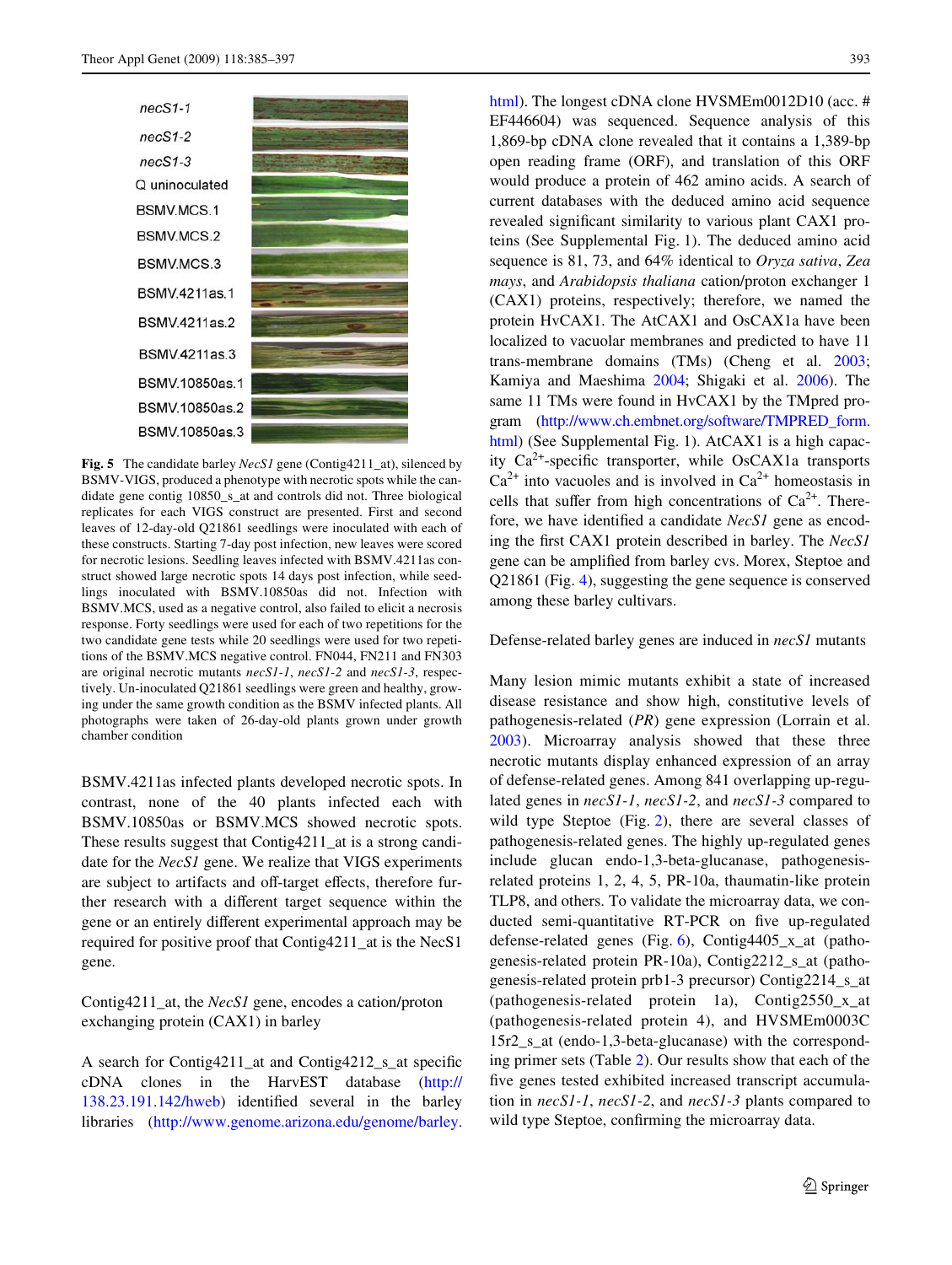

**Fig. 6** RT-PCR analysis of wild type cv. Steptoe and *necS1* mutants validate the microarray data. **a** Bar graph of microarray gene expression profiles. **b** RT-PCR validation with Steptoe cDNA (lane 1),

## **Discussion**

We identified a novel lesion-mimic mutant *necS1* that rendered barley cv. Steptoe resistant to several stem rust pathotypes/cultures in an *Rpg1*-independent manner. Although lesion mimic mutants could result from mutations that affect plant cell physiology and therefore may be unrelated

*necS1-1* cDNA (*lane 2*), *necS1-2* cDNA (*lane 3*) and *necS1-3* cDNA (*lane 4*)

to disease defense responses, at least some of them are thought to represent defects in genes that regulate HR cell death programs directly. A series of *Arabidopsis* mutants that exhibit constitutive initiation of HR-like cell death in the absence of a pathogen have been isolated, and the mutants showed heightened resistance to virulent bacterial and oomycete pathogens when lesions were present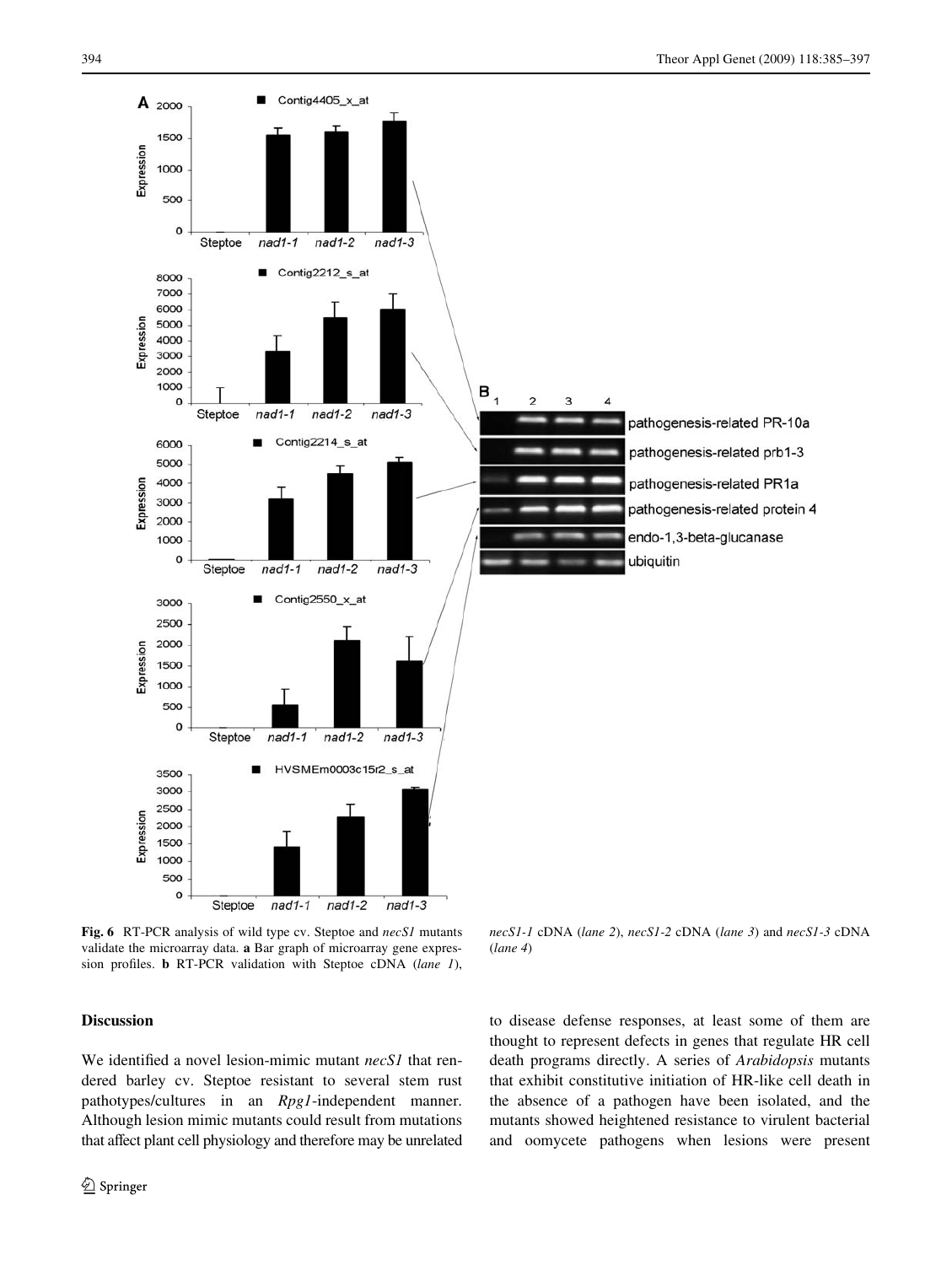(Dietrich et al. [1994](#page-11-16); Greenberg et al. [1994](#page-11-17)). In addition, mutations that result in the constitutive expression of defense mechanisms, such as the *cpr* mutations *cpr1* (Bowling et al. [1994\)](#page-11-18), *cpr5* (Bowling et al. [1997](#page-11-19)), *cpr20* and *cpr21* (Silva et al. [1999](#page-12-17)), and *cpr22* (Yoshioka et al. [2001](#page-12-18)), cause spontaneous lesion phenotypes.

Although the lesion mimic mutants *necS1-1, necS1-2*, and *necS1-3* exhibited enhanced resistance to several pathotypes/isolates of *P. graminis,* they did not show the same effect against barley stripe rust (*P. striiformis* f. sp. *hordei, Psh*)*.* Like barley *mlo* mutants, the resistance trait conferred by *necS1* is recessive and probably non-race specific. Homozygous mutant (*mlo*) alleles of the *Mlo* gene confer broad-spectrum disease resistance to the biotrophic powdery mildew fungus, *Blumeria graminis* f. sp. *hordei*. However, barley *mlo* mutants do not differ in their infection phenotype to a range of other phytopathogens, such as barley leaf rust (*P. hordei*), and stripe rust (*Psh*) (Jorgensen [1977](#page-11-20)). The *mlo* mutants exhibit enhanced susceptibility to the fungal pathogens *Magnaporthe grisea* and *Bipolaris sorokiniana* (Jarosch et al. [1999;](#page-11-21) Kumar et al. [2001\)](#page-12-19). It is plausible that each pathogen species evolved its own specific means to suppress and overcome general or specialized host-defense mechanisms (Panstruga [2005](#page-12-20)).

Fast neutron generates deletions in the plant genome. In Arabidopsis the size of these deletions can range from 0.8 to 12 kb (Li et al. [2001\)](#page-12-13). In barley, deletions up to 100 kb have been observed (Zhang et al. unpublished data). In one study of wheat fast-neutron mutants, the largest deletions span 70 cM of genetic distance, and the smallest span 6 cM, which may correspond to 2 Mb (Faris et al. [2003](#page-11-22)). Transcript-based cloning (Mitra et al. [2004;](#page-12-21) Zhang et al. [2006\)](#page-12-22) is a gene cloning method based on expression-level polymorphism between a wild type plant and mutant by a microarray approach. In this study, microarray analysis quickly identified candidate *NecS1* genes based on deletions present in the *necS1* mutants. At the same time, many up regulated genes in the *necS1* mutants, compared to wild type Steptoe, were defense-related and highly expressed, which may explain the disease resistance to several stem rust pathotypes. However, since Barley1 GeneChip does not include all the barley genes and fast-neutron generated deletion in barley can be very large, microarray analysis may not be able to identify all the deleted genes. In a search of rice genome sequences ([http://www.tigr.org/tigr-scripts/](http://www.tigr.org/tigr-scripts/osa1_web/gbrowse/rice/) [osa1\\_web/gbrowse/rice/](http://www.tigr.org/tigr-scripts/osa1_web/gbrowse/rice/)), both Contig4211\_at and Contig10850\_s\_at are located in chromosome 1 in rice, containing about 40 genes in a ~668 kb region. It is possible that other genes in the deletions might influence the necrotic phenotype.

Our results suggested that Contig4211\_at is a strong candidate for the *NecS1* gene. The *NecS1* gene is predicted to encode a cation/proton-exchanging protein, HvCAX1.

CAXs (for CAtion eXchangers) are a group of proteins that export cations from the cytosol to maintain optimal ionic concentrations in the cell. CAXs are thought to play important roles in signal transduction. In signaling events, the basal  $Ca^{2+}$  concentration in the cytosol is restored by sequestering the transient increase of free calcium into the vacuole (Sanders et al. [1999\)](#page-12-6). CAXs are a multigene family in *Arabidopsis* (Maser et al. [2001\)](#page-12-23) and rice (Kamiya et al. [2005](#page-11-23)). *Arabidopsis* CAX1 is localized on the vacuolar membrane (Cheng et al. [2003](#page-11-8)). The *Arabidopsis cax1* mutant showed increased tolerance to a variety of ionic stresses, suggesting that the disruption in  $Ca^{2+}$  loading into the vacuole affects some signaling pathways. Five cation/  $H^+$  exchangers (CAX) were identified from rice, four isoforms of OsCAX conferred tolerance to calcium (Kamiya et al. [2005](#page-11-23)). This candidate *NecS1* is the first *CAX* gene function identified from barley, and deletion of this gene resulted in a lesion mimic phenotype and increased disease resistance. One hypothesis for this effect is that the sequestration of  $Ca^{2+}$  in the vacuole is blocked so that cytosolic  $Ca^{2+}$  ions are extremely high, thereby perturbing  $Ca^{2+}$ dependent processes. Various abiotic stresses induce  $Ca^{2+}$ release from different stores, such as the vacuole. In response to pathogen attack, the influx of calcium is one of the earliest events (Atkinson et al. [1990](#page-11-24)). Calcium influx and the transient increase in cytosolic calcium levels after elicitor treatment are necessary for the induction of the oxidative burst, one of the signaling events associated with HR. In the *necS1* mutant, cytosolic  $Ca^{2+}$  is probably constitutively high even in the absence of pathogen because of the disruption of HvCAX1, leading to the induction of oxidative burst and spontaneous HR.

Recent studies have demonstrated that vectors based on BSMV can be effective reverse-genetics tools for the analysis of gene function in monocots. BSMV-mediated silencing of phytoene desaturase (PDS) caused a robust photobleaching phenotype in barley (Holzberg et al. [2002](#page-11-12)). In another study, plants inoculated with BSMV carrying PDS fragment gave rise to a 70 to 84% reduction in *PDS* mRNA (Bruun-Rasmussen et al. [2007\)](#page-11-25). Furthermore, Hein et al.  $(2005)$  $(2005)$  and Scofield et al.  $(2005)$  have demonstrated functional characterization of genes associated with disease resistance in barley and wheat using BSMV-VIGS. In our study, silencing of the barley candidate *NecS1* gene led to a visual necrotic phenotype, milder, but nevertheless similar to the original fast neutron generated mutants. This result strongly suggested that the mutation of the *NecS1* gene might lead to spontaneous HR and consequently increased stem rust resistance in barley. In *Arabidopsis*, a T-DNA insertion mutant, *cax1*, exhibited altered plant development, perturbed ion homeostasis and hormone sensitivity, as well as altered expression of an auxin-regulated promoter-reporter gene fusion (Cheng et al. [2003\)](#page-11-8). Although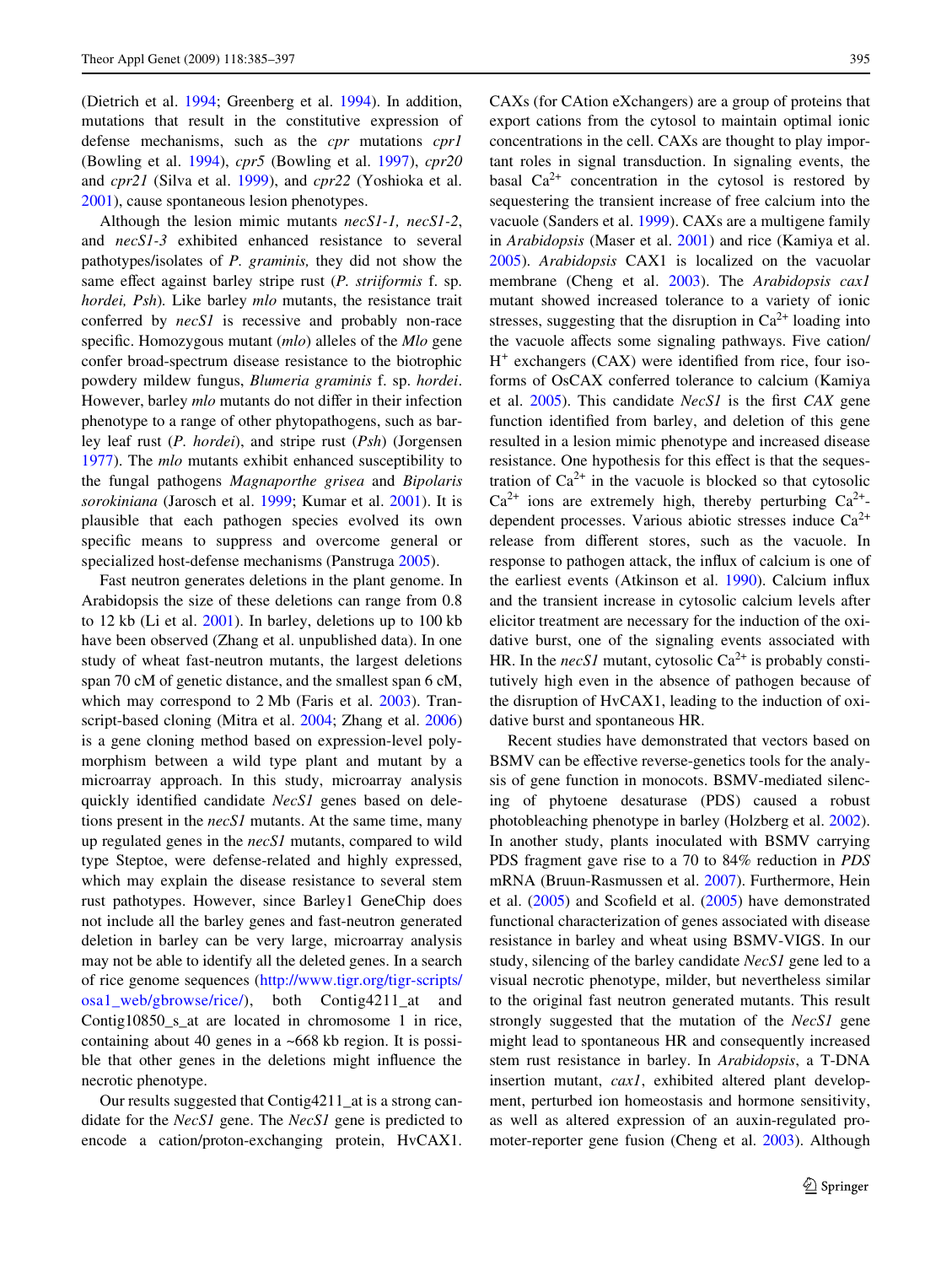necrosis was not reported in the *cax1* mutant, it would be interesting to test expression of some defense-related genes and their corresponding disease reaction to a variety of pathogens in *Arabidopsis*.

In summary, the appearance of necrotic lesions suggests that HR is affected in the *necS1* mutants. Certain defenserelated genes are highly expressed and are constitutive, suggesting that they may have contributed to broad-spectrum stem rust resistance in these mutants. Transcript-based cloning was used to isolate the barley *NecS1* gene, and to identify a strong candidate as encoding a predicted CAX1 protein. The identification of this gene was facilitated by inhibition of the wild-type gene expression by BSMV-VIGS delivered antisense gene fragments generating a phenotype similar to the *necS1* phenotypes. The presented results implicating the gene as a putative component in the HR pathway, should allow us to address questions regarding the molecular mechanisms leading to a necrotic phenotype and to advance our understanding of plant HR, calcium signaling and disease resistance.

**Acknowledgments** This is Scientific Paper No. 0801-07 from the College of Agricultural, Human, and Natural Sciences Research Center, Washington State University, Pullman, WA 99164, Project 0196. Research was supported by the National Research Initiative of the USDA Cooperative State Research, Education and Extension Service grant number #2004-35301-14635 and by the U.S. Barley Genome Project. We thank Derek Pouchnik, Stephanie Dahl and Tamas Szinyei for excellent technical assistance.

# **References**

- <span id="page-11-24"></span>Atkinson MM, Keppler LD, Orlandi EW, Baker CJ, Mischke CF (1990) Involvement of plasma membrane calcium influx in bacterial induction of the  $K^+/H^+$  and hypersensitive response in tobacco. Plant Physiol 92:215–221
- <span id="page-11-2"></span>Balague C, Lin B, Alcon C, Flottes G, Malmstrom S, Kohler C, Neuhaus G, Pelletier G, Gaymard F, Roby D (2003) HLM1, an essential signaling component in the hypersensitive response, is a member of the cyclic nucleotide-gated channel ion channel family. Plant Cell 15:365–379
- <span id="page-11-5"></span>Bowler C, Neuhaus G, Yamagata H, Chua NH (1994) Cyclic GMP and calcium mediate phytochrome phototransduction. Cell 77:73–81
- <span id="page-11-18"></span>Bowling SA, Guo A, Cao H, Gordon AS, Klessig DF, Dong X (1994) A mutation in *Arabidopsis* that leads to constitutive expression of systemic acquired resistance. Plant Cell 6:1845–1857
- <span id="page-11-19"></span>Bowling SA, Clarke JD, Liu Y, Klessig DF, Dong X (1997) The *crp5* mutant of *Arabidopsis* expresses both NPR1-dependent and NPR1-independent resistance. Plant Cell 9:1573–1584
- <span id="page-11-9"></span>Brueggeman R, Rostoks N, Kudrna D, Kilian A, Han F, Chen J, Druka A, Steffenson B, Kleinhofs A (2002) The barley stem rust-resistance gene *Rpg1* is a novel disease-resistance gene with homology to receptor kinases. Proc Natl Acad Sci USA 99:9328–9333
- <span id="page-11-14"></span>Brueggeman R, Druka A, Nirmala J, Drader T, Cavileer T, Bennypaul H, Gill K, Steffenson B, Kleinhofs A (2007) The barley stem rust resistance gene *Rpg5* encodes the NBS-LRR and protein kinase domains in a single gene. Keystone symposia abstract, Plant Cell Biology, Coeur d'Alene, ID, p 109
- <span id="page-11-25"></span>Bruun-Rasmussen M, Madsen CT, Jessing S, Albrechtsen M (2007) Stability of *Barley stripe mosaic virus*-induced gene silencing in barley. Mol Plant Microbe Interact 20:1323–1331
- <span id="page-11-8"></span>Cheng NH, Pittman JK, Barkla BJ, Shigaki T, Hirschi KD (2003) The *Arabidopsis cax1* mutant exhibits impaired ion hemeostasis, development, and hormonal responses and reveals interplay among vacuolar transporters. Plant Cell 15:347–364
- <span id="page-11-13"></span>Close TJ, Wanamaker S, Caldo RA, Turner SM, Ashlock DA, Dickerson JA, Wing RA, Muehlbauer GJ, Kleinhofs A, Wise RP (2004) A new resource for cereal genomics: 22 K barley GeneChip comes of age. Plant Physiol 134:960–968
- <span id="page-11-3"></span>Clough SJ, Fengler KA, Yu IC, Lippok B, Smith RKJ, Bent AF (2000) The *Arabidopsis dnd1* "defense no death" gene encodes a mutated cyclic nucleotide-gated ion channel. Proc Natl Acad Sci USA 97:9323–9328
- <span id="page-11-16"></span>Dietrich RA, Delaney TP, Uknes SJ, Ward ER, Ryals JA, Dangl JL (1994) *Arabidopsis* mutants simulate disease resistance response. Cell 77:565–577
- <span id="page-11-6"></span>Evans DE, Williams LE (1998) P-type calcium ATPases in higher plants- biochemical, molecular and functional properties. Biochim Biophys Acta 1376:1–25
- <span id="page-11-22"></span>Faris JD, Fellers JP, Brooks SA, Gill BS (2003) A bacterial artificial chromosome contig spanning the major domestication locus *Q* in wheat and identification of a candidate gene. Genetics 164:311-321
- <span id="page-11-1"></span>Gray J, Close PS, Briggs SP, Johal GS (1997) A novel suppressor of cell death in plants by the *Lls1* gene of maize. Cell 89:25–31
- <span id="page-11-17"></span>Greenberg JT, Guo A, Klessig DF, Ausubel FM (1994) Programmed cell death in plants: a pathogen-triggered response activated coordinately with multiple defense functions. Cell 77:551–564
- <span id="page-11-26"></span>Hein I, Barciszewska-Pacak M, Hrubikova K, Williamson S, Dinesen M, Soenderby IE, Sundar S, Jarmolowski A, Shirasu K, Lacomme C (2005) Virus-induced gene silencing-based functional characterization of genes associated with powdery mildew resistance in barley. Plant Physiol 138:2155–2164
- <span id="page-11-7"></span>Hirschi KD, Zhen RG, Cunningham KW, Rea PA, Fink GR (1996) CAX1, an H+/Ca2+ antiporter from *Arabidopsis*. Proc Natl Acad Sci USA 93:8782–8786
- <span id="page-11-12"></span>Holzberg S, Brosio P, Gross C, Pogue GP (2002) Barley stripe mosaic virus-induced gene silencing in a monocot plant. Plant J 30:315– 327
- <span id="page-11-4"></span>Jambunathan N, Siani JM, McNellis TW (2001) A humidity-sensitive *Arabidopsis* copine mutant exhibits prcocious cell death and increased disease resistance. Plant Cell 13:2225–2240
- <span id="page-11-21"></span>Jarosch B, Kogel KH, Schaffrath U (1999) The ambivalence of the barley *Mlo* locus: Mutations conferring resistance against powdery mildew (*Blumeria graminis f. sp. hordei*) enhance susceptibility to the rice blast fungus *Magnaporthe grisea*. Mol Plant Microbe Interact 12:508–514
- <span id="page-11-0"></span>Johal GS, Hulbert S, Briggs SP (1995) Disease lesion mimic mutations of maize: a model for cell death in plants. BioEssays 17:685–692
- <span id="page-11-20"></span>Jorgensen JH (1977) Spectrum of resistance conferred by ML-O powdery mildew resistance genes in barley. Euphytica 26:55–62
- <span id="page-11-15"></span>Kamiya T, Maeshima M (2004) Residues in internal repeats of the rice cation/H<sup>+</sup> exchanger are involved in the transport and selection of cations. J Biol Chem 279:812–819
- <span id="page-11-23"></span>Kamiya T, Akahori T, Maeshima M (2005) Expression profile of the genes for rice cation/H<sup>+</sup> exchanger family and functional analysis in yeast. Plant Cell Physiol 46:1735–1740
- <span id="page-11-11"></span>Kleinhofs A, Graner A (2002) An integrated map of the barley genome. In: Vasil I, Phillips RL (ed) DNA-Based Markers in Plants. Kluwer, Boston, pp 187–199
- <span id="page-11-10"></span>Kleinhofs A, Kilian A, Saghai Maroof MA, Biyashev RM, Hayes P, Chen FQ, Lapitan N, Fenwick A, Blake TK, Kanazin V, Ananiev E, Dahleen L, Kudrna D, Bollinger J, Knapp SJ, Liu B, Sorrells M, Heun M, Franckowiak JD, Hoffman D, Skadsen R, Steffenson